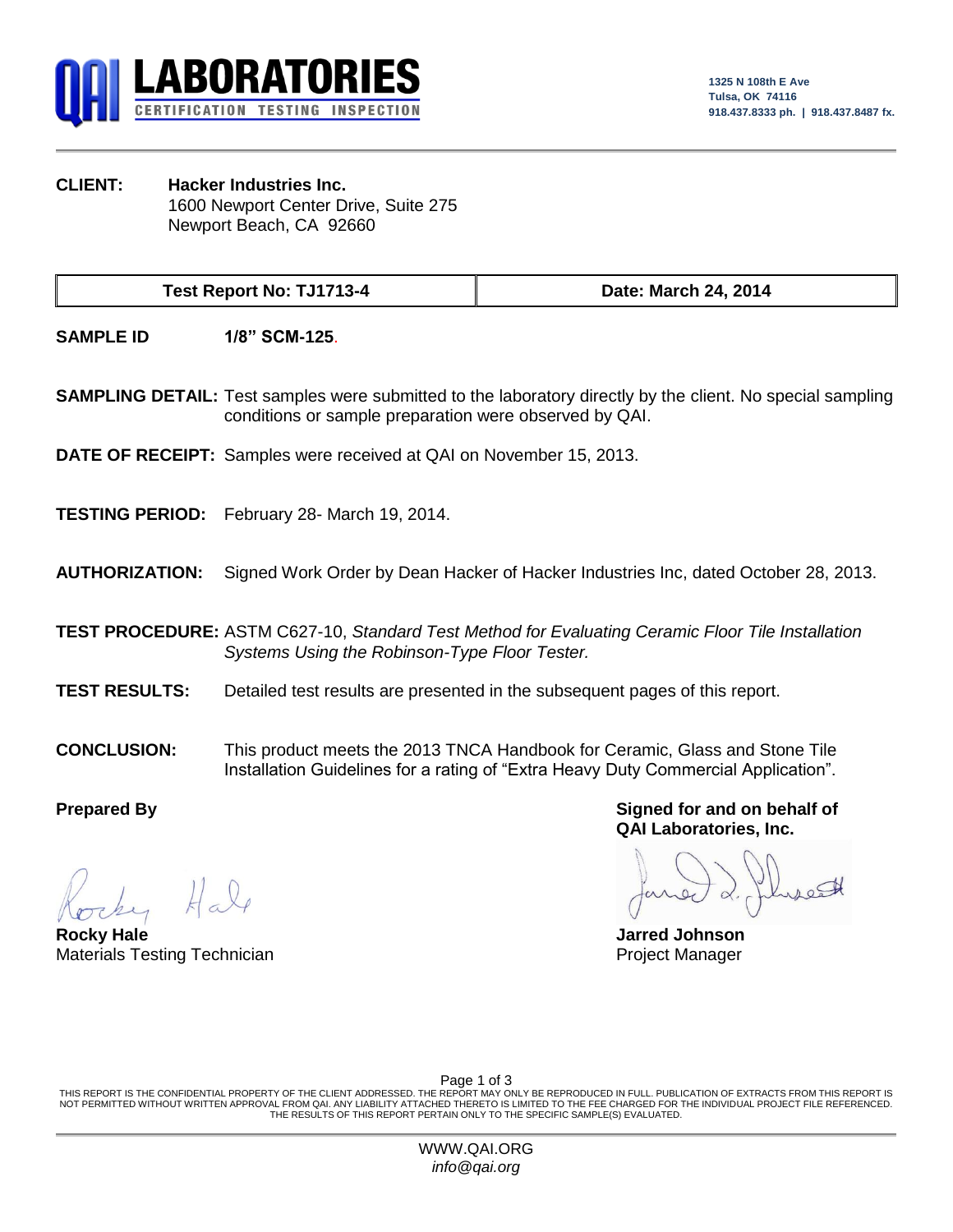

## **ASTM C627-10, Standard Test Method for Evaluating Ceramic Floor Tile Installation Systems Using the Robinson-Type Floor Tester**

**Test Procedure:** The two concrete substrates were prepared in accordance with Section 6.1.1 of ASTM C627 and allowed to cure for seven (7) days. The sound barrier identified as **1/8" SCM-125** was applied over the substrates with ANSI approved mortar and covered with a Gypsum Concrete mixture per client specifications. Once cured, the substrates were then prepared according to Section 7, with ANSI A118.4 approved mortar, grout and porcelain tile with a 6" x 6" dimension were applied and allowed to cure for twenty-eight (28) days prior to testing. The grout joint thickness used for installation was 1/4". Upon testing, the appropriate wheels were attached to the machine from the softest to hardest and loaded according to Table 1 of ASTM C627. The machine was ran for a total of 9900 revolutions (14 cycles) for each specimen, with the various wheels and weights, results were recorded and can be seen below in Table 1 and Table 2.

| Cycle                            | Type of<br><b>Wheels</b> | Total<br>Weight<br>(Ibs)                       | <b>Duration</b><br>of Test<br>(hrs) | <b>Total</b><br><b>Number of</b><br><b>Revolutions</b> | <b>Damages Noted Per Cycle</b>                       | Pass/Fail   |  |
|----------------------------------|--------------------------|------------------------------------------------|-------------------------------------|--------------------------------------------------------|------------------------------------------------------|-------------|--|
| $\mathbf{1}$                     | Soft Rubber              | 300                                            | 1                                   | 900                                                    | No Visible Signs of Damage                           | <b>PASS</b> |  |
| $\overline{2}$                   | Soft Rubber              | 600                                            | $\mathbf{1}$                        | 900                                                    | No Visible Signs of Damage                           | <b>PASS</b> |  |
| 3                                | Soft Rubber              | 900                                            | $\mathbf{1}$                        | 900                                                    | No Visible Signs of Damage                           | <b>PASS</b> |  |
| 4                                | Soft Rubber              | 900                                            | 1                                   | 900                                                    | No Visible Signs of Damage                           | <b>PASS</b> |  |
| 5                                | Hard Rubber              | 300                                            | $\mathbf{1}$                        | 900                                                    | No Visible Signs of Damage                           | <b>PASS</b> |  |
| 6                                | Hard Rubber              | 600                                            | 1                                   | 900                                                    | No Visible Signs of Damage                           | <b>PASS</b> |  |
| 7                                | Hard Rubber              | 900                                            | 1                                   | 900                                                    | No Visible Signs of Damage                           | <b>PASS</b> |  |
| 8                                | Hard Rubber              | 900                                            | $\mathbf{1}$                        | 900                                                    | No Visible Signs of Damage                           | <b>PASS</b> |  |
| 9                                | Steel                    | 150                                            | 0.5                                 | 450                                                    | No Visible Signs of Damage                           | <b>PASS</b> |  |
| 10                               | Steel                    | 300                                            | 0.5                                 | 450                                                    | 1 Chipped Tile                                       | <b>PASS</b> |  |
| 11                               | Steel                    | 450                                            | 0.5                                 | 450                                                    | 2 Chipped Tile                                       | <b>PASS</b> |  |
| 12                               | Steel                    | 600                                            | 0.5                                 | 450                                                    | 2 Chipped Tile                                       | <b>PASS</b> |  |
| 13                               | Steel                    | 750                                            | 0.5                                 | 450                                                    | No Additional Failures                               | <b>PASS</b> |  |
| 14                               | Steel                    | 900                                            | 0.5                                 | 450                                                    | No Additional Failures                               | <b>PASS</b> |  |
| <b>Total Damages:</b>            |                          |                                                |                                     |                                                        | 5 Chipped Tiles                                      | <b>PASS</b> |  |
|                                  |                          |                                                | <b>Type of Base Construction:</b>   |                                                        | Concrete Base for Thin-Bed Installations             |             |  |
|                                  |                          | <b>Type of Tile Used and Type of Mounting:</b> |                                     |                                                        | 6" Porcelain Tile, Mortar-Fabric-Mortar Installation |             |  |
| <b>Bonding Medium and Grout:</b> |                          |                                                |                                     |                                                        | ANSI A118.4 and .11 Approved Mortar and Grout        |             |  |

**Table 1** – Substrate # 1 Results:

Recommendations: Installation shall be considered to have failed to pass any cycle in which the cumulative total number of failures to tile or grout in any one of the following categories exceeds the amount stated: Chipped Tile – 5% of the tile in the wheel path, Broken Tile – 3% of the tile in the wheel path, Loose Tile – 3% of the tile in the wheel path, Popped-Up Grout Joint – 5% of the joints in the wheel path, Cracked Grout Joints – 5% of the joints in the wheel path and Powdered Grout Joints – 5% of the joints in the wheel path.

Observations: Total number of damages included: 5 Chipped Tiles

THIS REPORT IS THE CONFIDENTIAL PROPERTY OF THE CLIENT ADDRESSED. THE REPORT MAY ONLY BE REPRODUCED IN FULL. PUBLICATION OF EXTRACTS FROM THIS REPORT IS NOT PERMITTED WITHOUT WRITTEN APPROVAL FROM QAI. ANY LIABILITY ATTACHED THERETO IS LIMITED TO THE FEE CHARGED FOR THE INDIVIDUAL PROJECT FILE REFERENCED. THE RESULTS OF THIS REPORT PERTAIN ONLY TO THE SPECIFIC SAMPLE(S) EVALUATED.